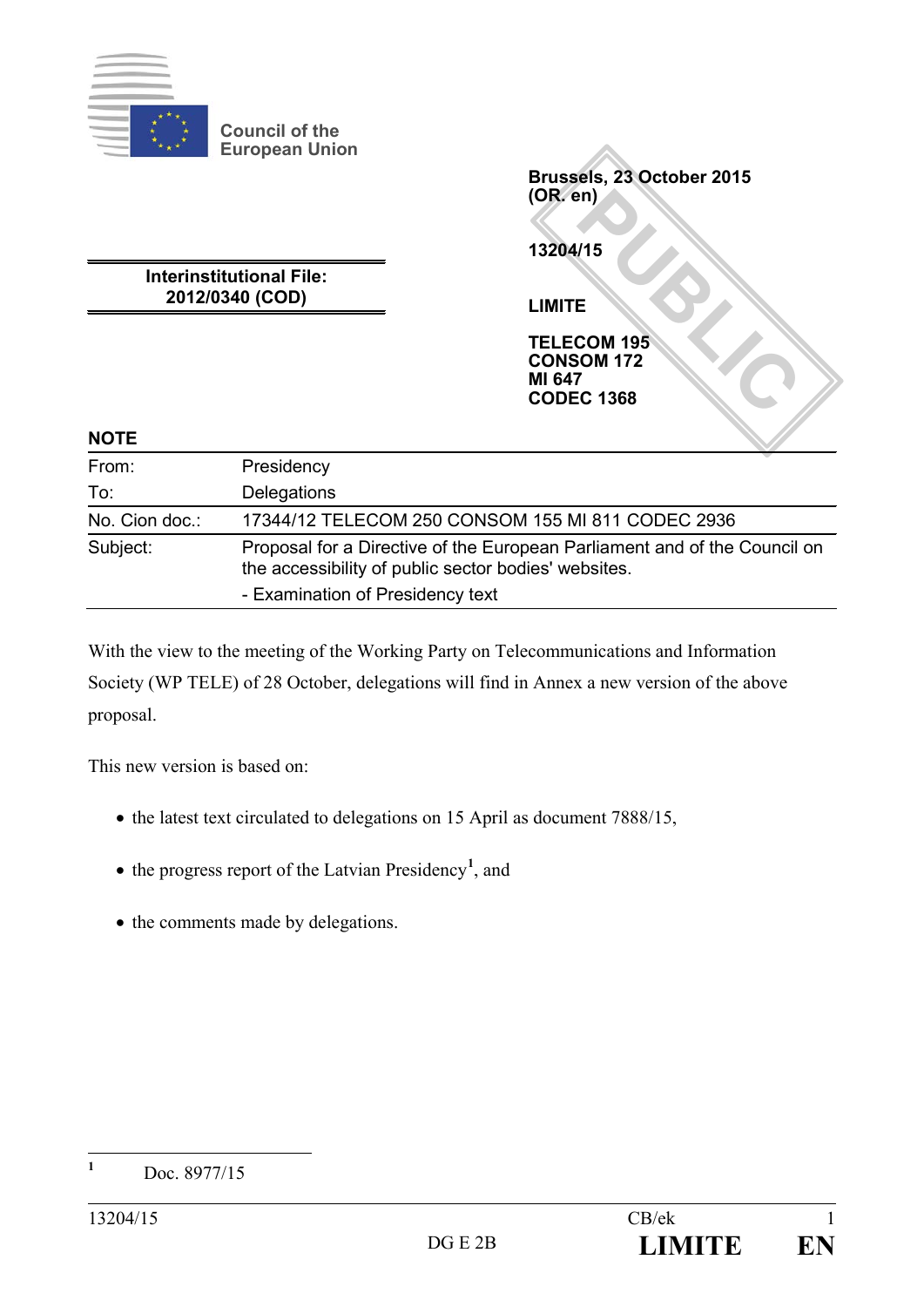Amendments by the European Parliament have been removed as well as text of the original proposal that was deleted in previous Working Party meetings. However the Presidency plans to provide the delegations with a new 4-column document for November Working Party meetings.

The major changes proposed by the Presidency as compared to doc. 7888/15 are detailed below. All changes are marked in bold or strikethrough in the Annex.

Throughout the text, the Presidency replaced "web-accessibility" by "web accessibility" to be grammatically correct and consistent.

#### **Article 1**

#### *Paragraph 1*

Based on delegations' comments, and on the Web Content Accessibility Guidelines (WCAG) 2.0, the text "to be accessible to all users" has been replaced by "to be more accessible to users"**[2](#page-1-0)** .

The Presidency has also added the notion of websites **available to the public at large,** in order to make it clear that we focus on internet websites rather than intranet / extranet sites.

## *Paragraph 2*

This paragraph was amended to:

- take into account the access through different types of devices, including mobile devices.
- integrate the notion of proportionality that had been raised by delegations.

<span id="page-1-0"></span>**<sup>2</sup>** [www.w3.org/TR/2008/REC-WCAG20-20081211/](http://www.w3.org/TR/2008/REC-WCAG20-20081211/)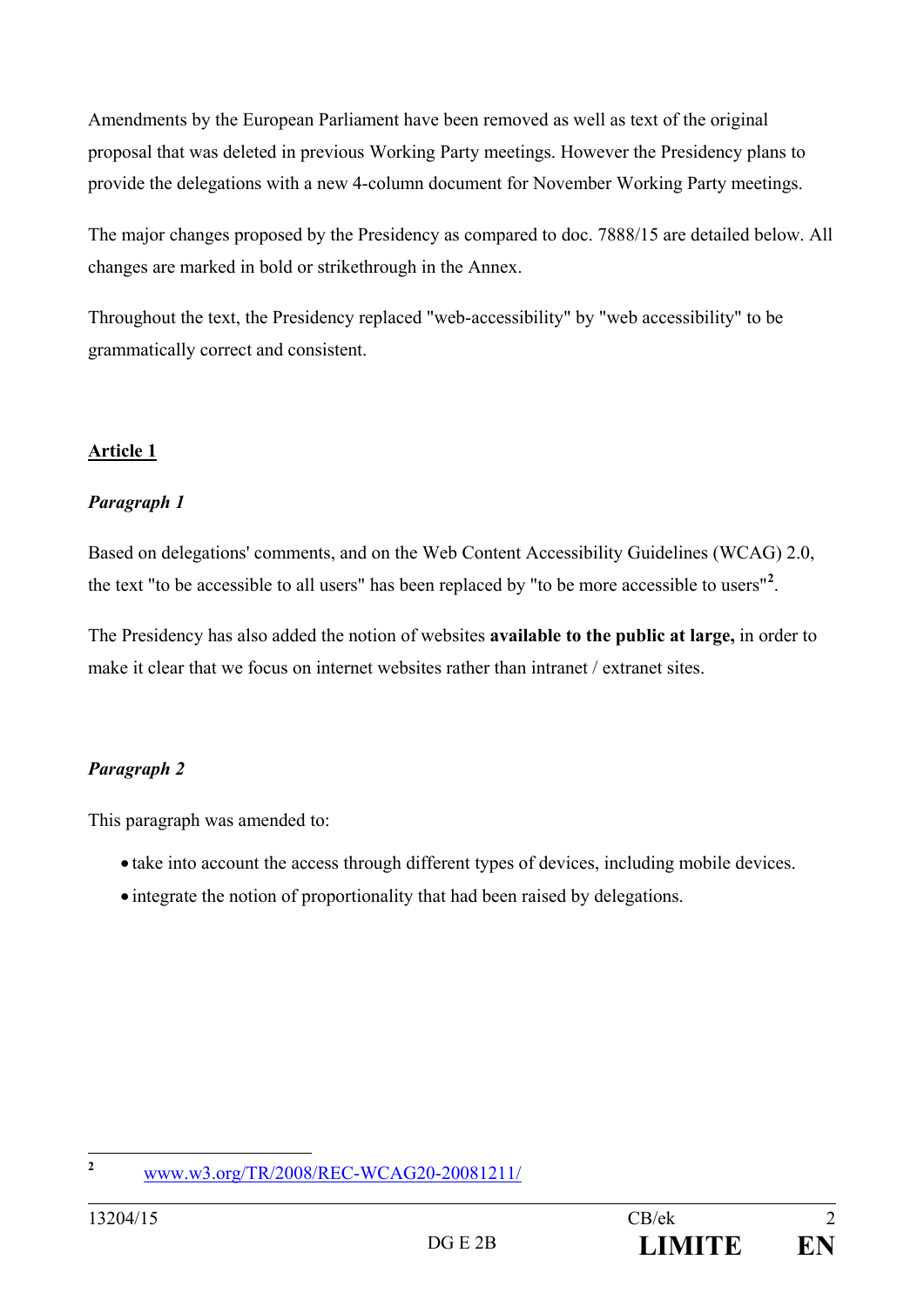## *Paragraph 3*

No changes have been made, but the consistency of this paragraph will need to be reassessed after discussions on paragraph 4.

## *Paragraph 4*

This new paragraph has been added to take into account the suggestions of content exclusions discussed in the past meetings. Delegations are invited to state clearly whether they agree with these exclusions, on the basis of the definitions provided in Article 2.

In coherence with the change proposed for Paragraph 1, the Presidency has excluded websites or webpages only available to a closed group of people and not to the general public as such (extranets, intranets).

The proposal, supported by many delegations, to exclude Audio-Video content has been taken into account through the notion of time-based media, which is the terminology used in the WCAG 2.0**[3](#page-2-0)** .

The suggestion of a few Member States to exclude Digital collections in the area of culture was not retained by the Presidency for the following reasons:

- Most collections already should have available descriptions/metadata that could be reused to make these collections accessible.
- Because of the difficulty to find an unambiguous and precise definition, the Presidency believes that the exclusion preferred by some Member States could be covered through the amendment proposed to paragraph 2 and the restrictive definition of "public sector bodies" in article 2.

<span id="page-2-0"></span>**<sup>3</sup>** [www.w3.org/TR/WCAG20/#media-equiv](http://www.w3.org/TR/WCAG20/%23media-equiv)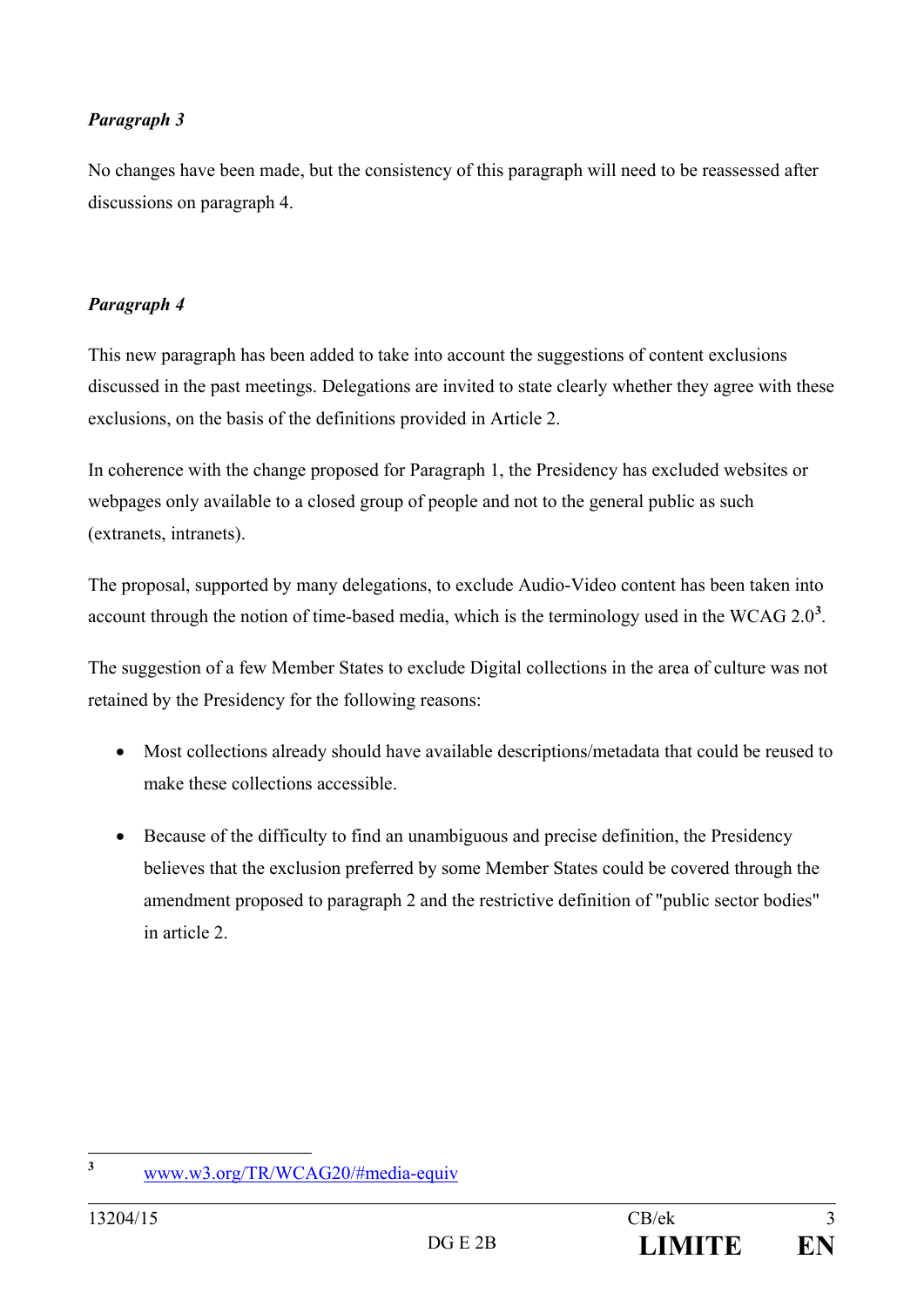Delegations that would prefer this notion to be excluded explicitly are invited to contribute with a written definition of "Digital collections in the area of culture", and to give further explanation why they consider this exclusion necessary or helpful.

## **New Article 1a**

In order to help Member States agree on the scope, a new Article 1a on **minimum harmonisation** has been drafted. This would make it possible for Member States to include websites, contents, or even apps currently excluded from this directive.

# **Article 2**

# *Paragraphs (4) and (5)*

As presented in the progress report of the Latvian Presidency, the definition of "Public sector bodies" has been limited to "State, regional and local authorities".

This will avoid the risk of having definitions that could include websites such as those of NGOs which receive significant state funding, or those of public broadcasters.

*Paragraph* (6) offers a definition for time-based media adopting the terminology of the WCAG 2.0.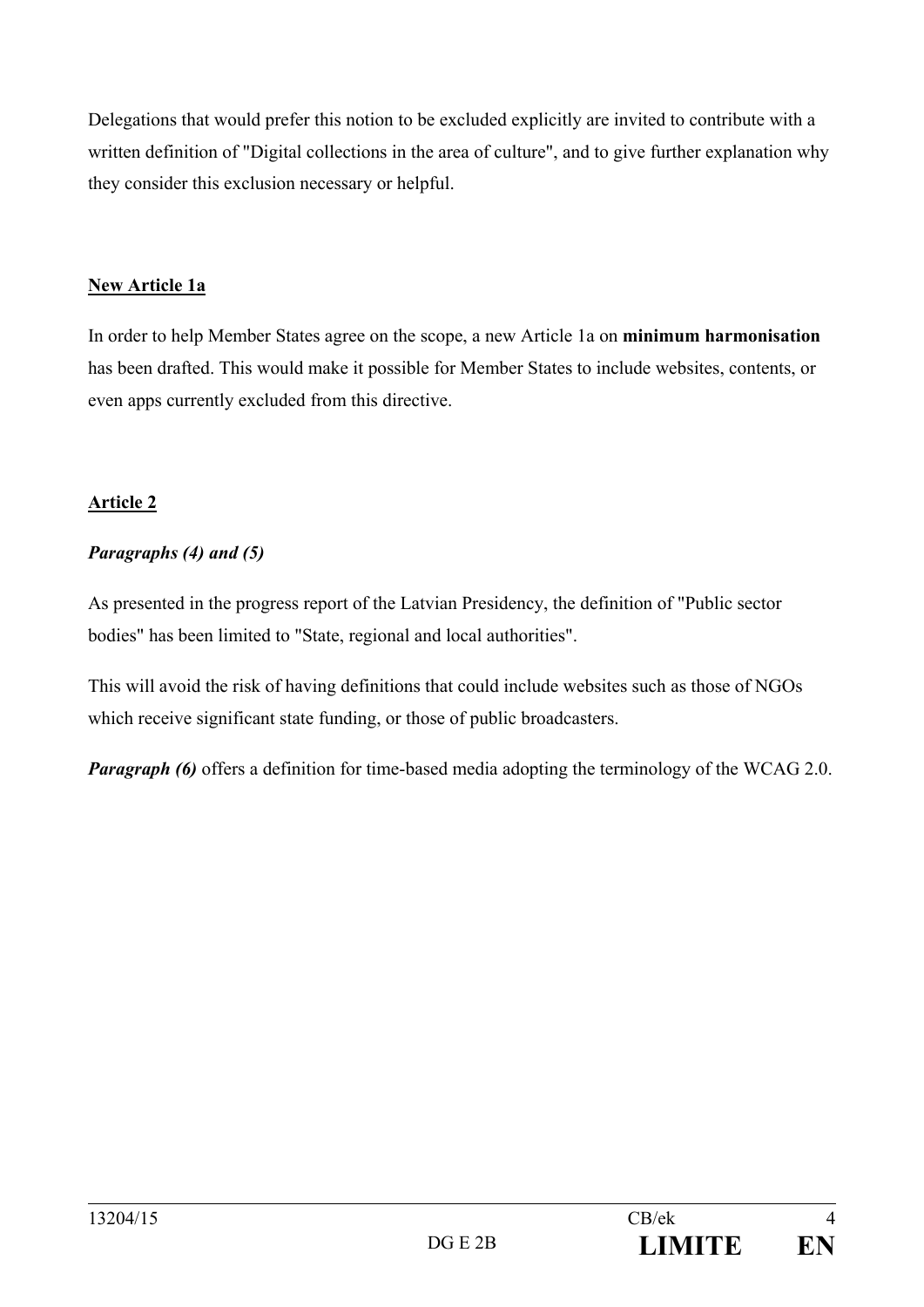The Presidency is proposing a simpler text to improve readability and to enhance the coherence with the terminology used in the WCAG 2.0<sup>[4](#page-4-0)</sup>. Indeed the Presidency thinks the 4 principles of accessibility cover all notions previously included in Article 3. For example, the principle of robustness would cover former paragraph 1(b).

The Presidency is of the opinion that a definition is not needed for these principles, but is open for comments. If needed, the following definitions of the 4 principles could be included in the main text or in a recital:

- *a) Perceivability: Information and user interface components must be presentable to users in ways they can perceive.*
- *b) Operability: User interface components and navigation must be operable.*
- *c) Understandability: Information and the operation of user interface must be understandable.*
- *d) Robustness: Content must be robust enough that it can be interpreted reliably by a wide variety of user agents, including assistive technologies.*

# **Article 4**

To make it simpler, articles 4 and 5 have been merged into article 4 which has been renamed "Presumption of conformity with the web accessibility requirements"

<span id="page-4-0"></span>**<sup>4</sup>** [www.w3.org/TR/UNDERSTANDING-WCAG20/intro.html](http://www.w3.org/TR/UNDERSTANDING-WCAG20/intro.html)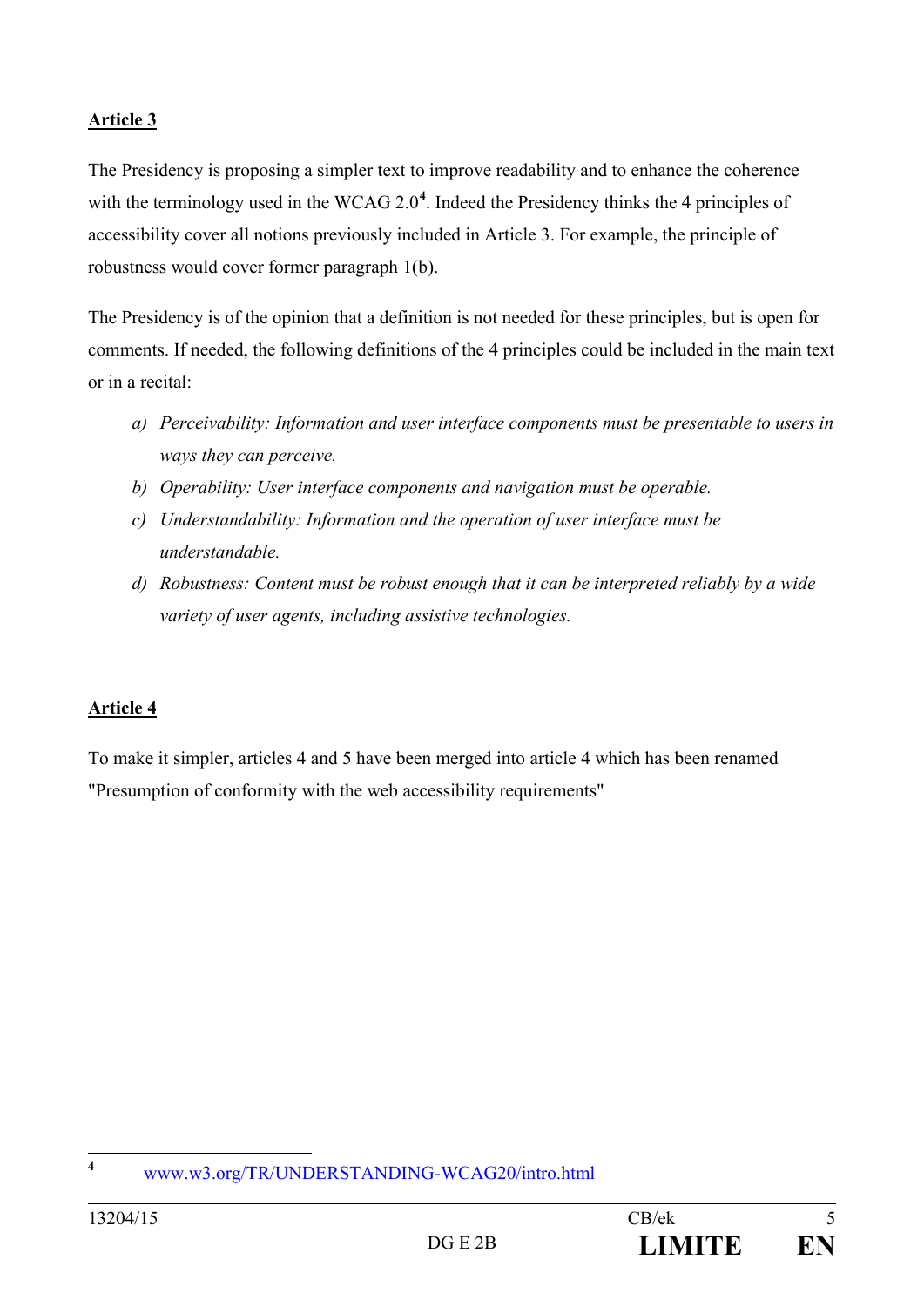## **Articles 6, 7 & 10**

The Presidency does not intend to discuss these articles during the WP on 28 October, but invites delegations to send their written comments.

Among others, monitoring, reporting and transposition requirements are certainly issues to be dealt with. But as there are interdependencies between articles 1 to 3 and these topics, the Presidency considers it best to first tackle the fundamental issues of articles 1 to 3.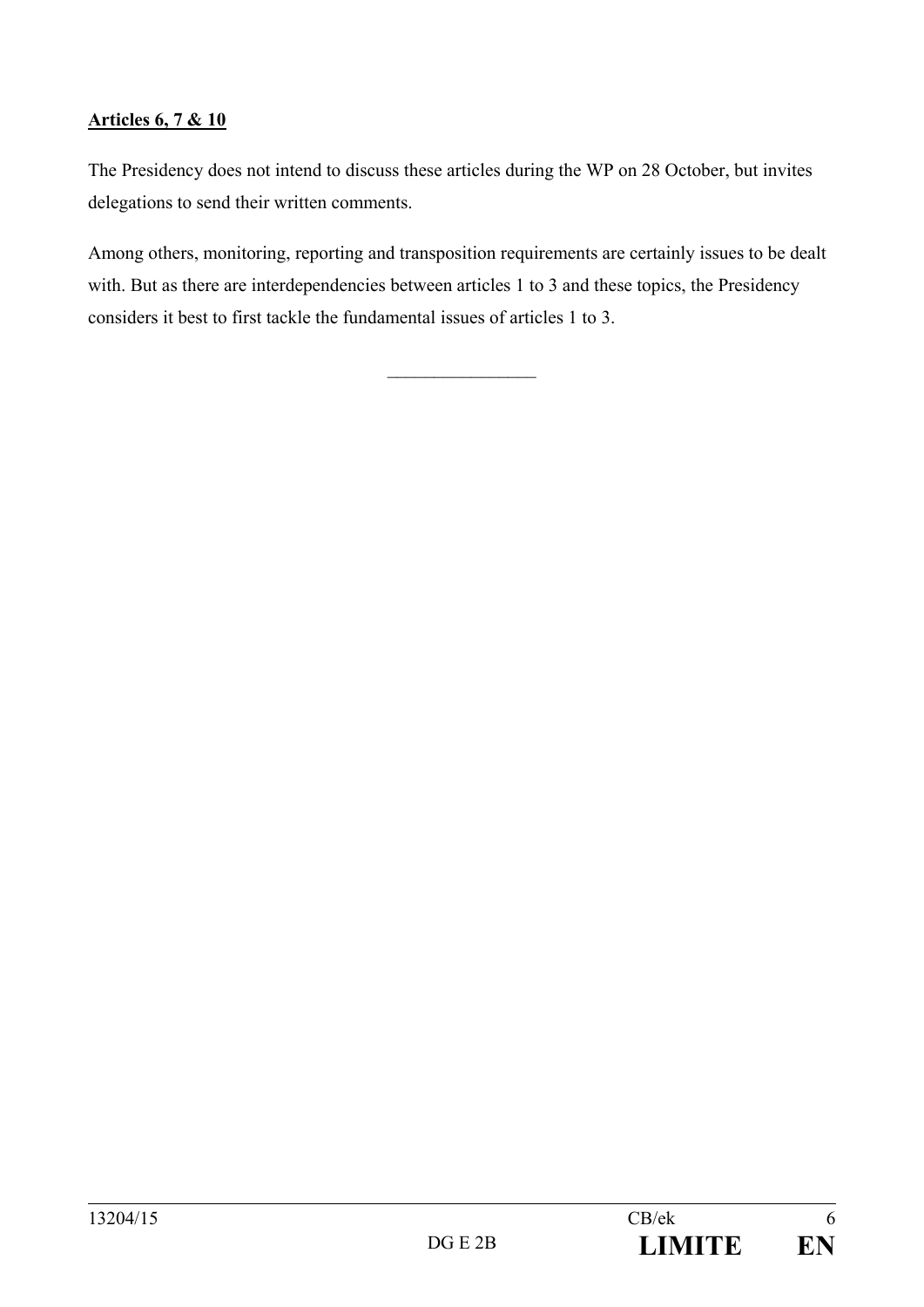# Proposal for a DIRECTIVE OF THE EUROPEAN PARLIAMENT AND OF THE COUNCIL

## on the accessibility of public sector bodies' websites

# (Text with EEA relevance)

# *Article 1*

## Subject matter and scope

- 1. In order to improve the functioning of the internal market, this Directive aims at approximating the laws, regulations and administrative provisions of the Member States related to the requirements for web accessibility of public sector bodies' websites **available to the public at large,** thereby enabling those websites to be **more** accessible to all users, in particular to people with disabilities.
- 2. It lays down the rules according to which Member States shall ensure that websites of public sector bodies meet, **independently of the device used for access,** the requirements of web accessibility**, while not imposing a disproportionate or undue burden on those bodies**.
- 3. This Directive is without prejudice to Directive 2010/13/EU on the coordination of certain provisions laid down by law, regulation or administrative action in Member States concerning the provision of audiovisual media services (Audiovisual Media Services Directive).
- **4. The following are excluded from the scope of this Directive:**
	- **a. Websites or webpages only available for a closed group of people and not to the general public as such (extranets, intranets);**
	- **b. Time-based media;**
	- **c. Office file formats not intended primarily or mainly for use on the web (PDF, DOC, RTF, XLS, PPT, etc.) published before the date defined in Article 10 paragraph 1;**
	- **d. Websites that are no longer updated or edited after the date defined in Article 10 paragraph 1;**
	- **e. Third party content incorporated in public sector bodies' websites;**
	- **f. Online mapping services.**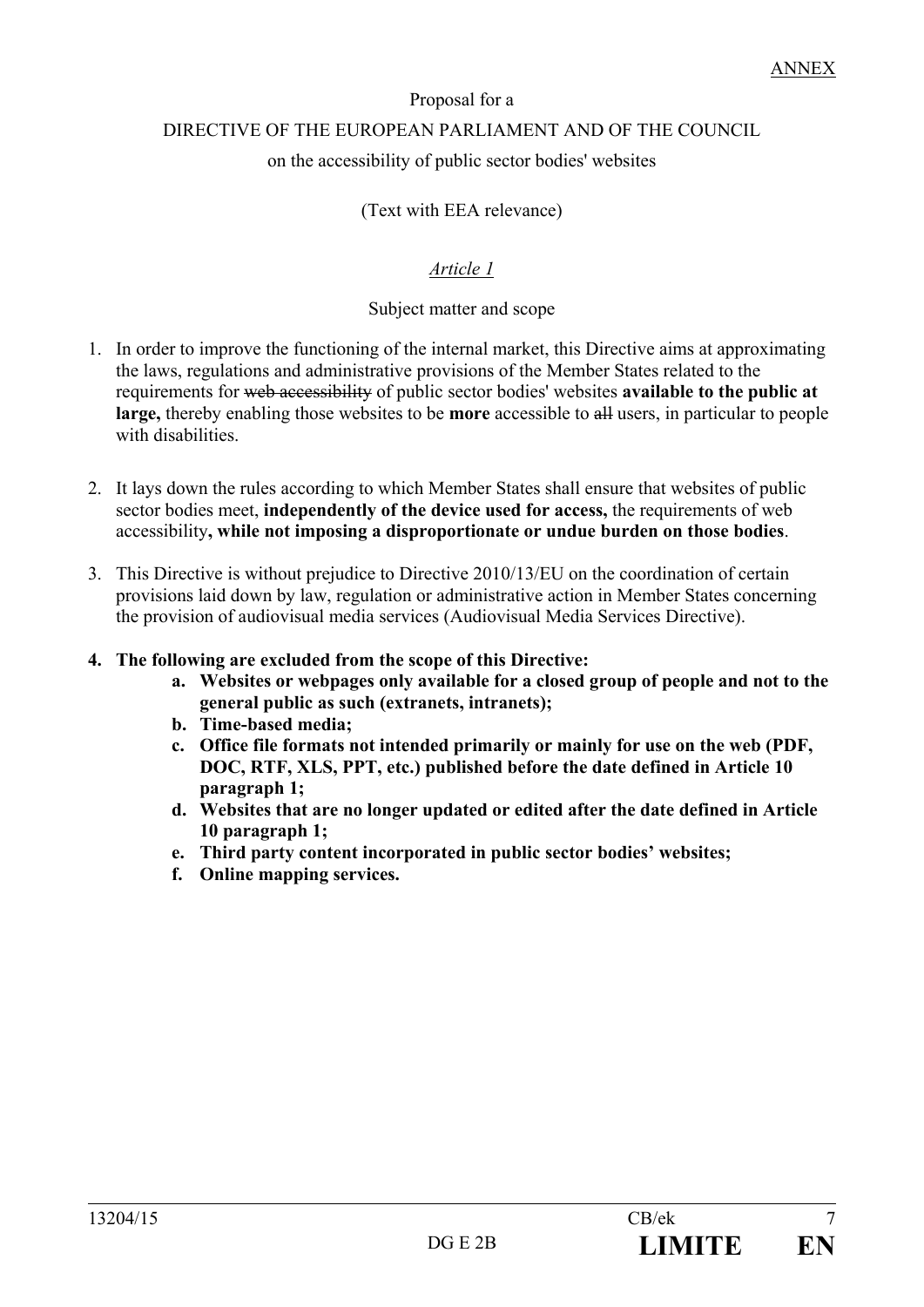#### *Article 1a*

#### **Minimum Harmonisation**

**Member States may maintain or introduce measures in conformity with Union law which go beyond the minimum requirements for web accessibility established by this Directive.**

## *Article 2*

#### Definitions

For the purposes of this Directive, the following definitions shall apply:

- (1) 'Standard' means a technical specification, adopted by a recognised standardisation body, for repeated or continuous application, with which compliance is not compulsory as defined in Article 2(1) of Regulation (EU) No 1025/2012.
- (2) 'European standard' means a standard adopted by a European standardisation organisation as defined in Article 2(1)(b) of Regulation (EU) No 1025/2012.
- (3) 'Harmonised standard' means a European standard adopted on the basis of a request made by the Commission for the application of Union harmonisation legislation as defined in Article 2(1)(c) of Regulation (EU) No 1025/2012.
- (4) 'Public sector body' means the State, regional or local authorities, bodies governed by public law and associations formed by one or several such authorities or one or several such bodies governed by public law.
- (5) 'Body governed by public law' means a body defined in point (4) of Article 2(1) of Directive 2014/24/EU.
- **(6) Time-based media means (live or pre-recorded) media of the following types: audioonly, video-only, audio-video, audio and/or video combined with interaction.**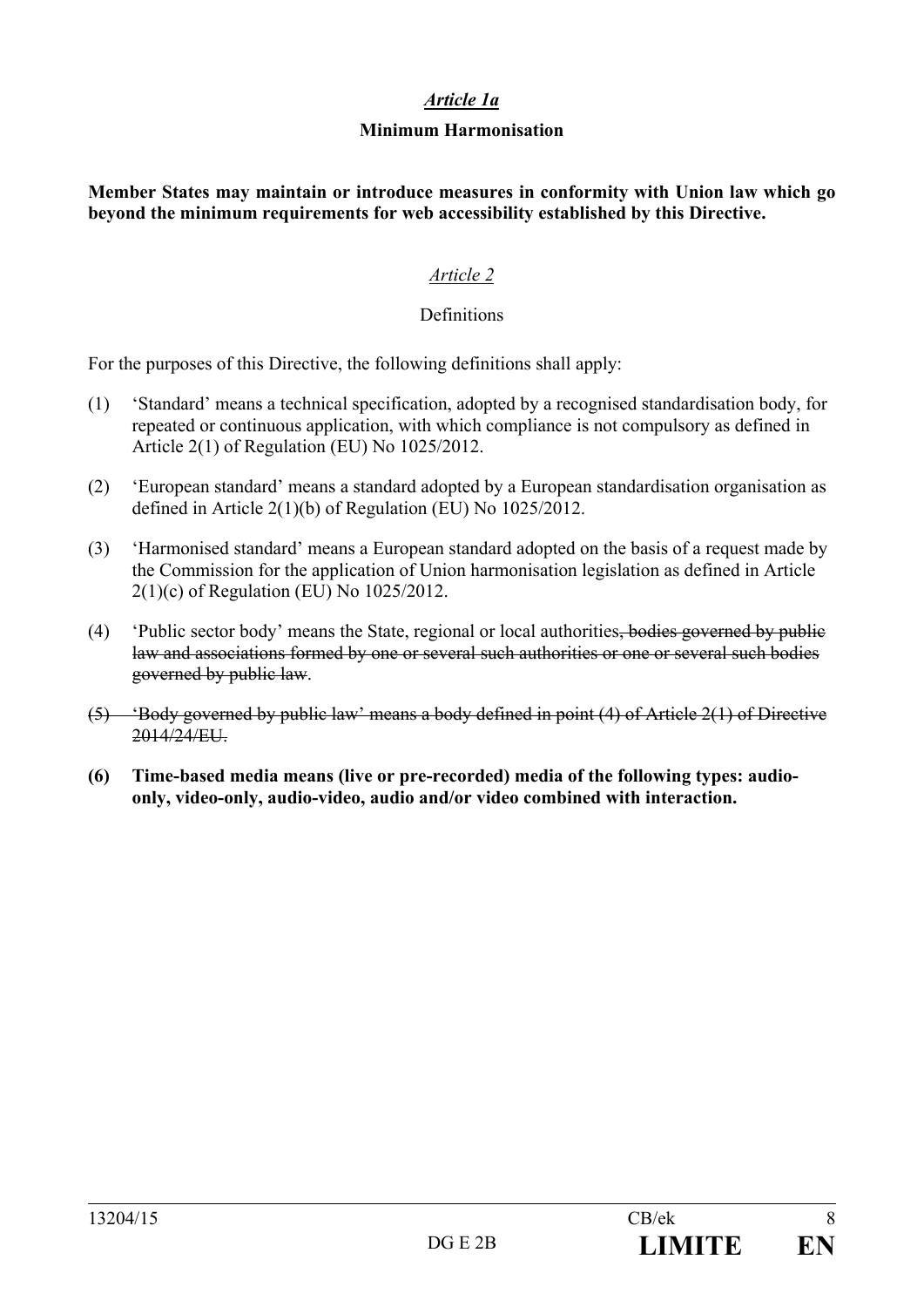Requirements for web accessibility

- 1. Member States shall take the necessary measures to ensure that public sector bodies' websites are constructed to **comply with all of the 4 accepted principles of accessibility: perceivability, operability, understandability, robustness.:**
	- (a) allow, in a consistent and adequate way, for users' perception, operation, and understanding, including adaptability of content presentation and readability interaction, and, when necessary, providing accessible usable equivalent alternatives for inaccessible content on websites;
	- (b) facilitate interoperability with a variety of user agents and assistive technologies at Union and international level.

## *Article 4*

Presumption of conformity with harmonised standards **the web accessibility requirements**

1. Websites that meet harmonised standards or parts thereof the references of which have been drawn up and published by the Commission in the Official Journal of the European Union, in accordance with Regulation (EU) No 1025/2012, shall be presumed to be in conformity with the web accessibility requirements, set out in Article 3.

## *Article 5*

#### Presumption of conformity with European standards

**1. 2.**As long as the references of the harmonised standards referred to in Article 4 have not been published, websites that meet Chapter 9 of European standards EN 301 [5](#page-8-0)49<sup>5</sup> shall be presumed to be in conformity with the web accessibility requirements, set out in Article 3.

<span id="page-8-0"></span>**<sup>5</sup>** EN 301 549: "Accessibility requirements suitable for public procurement of ICT products and services in Europe".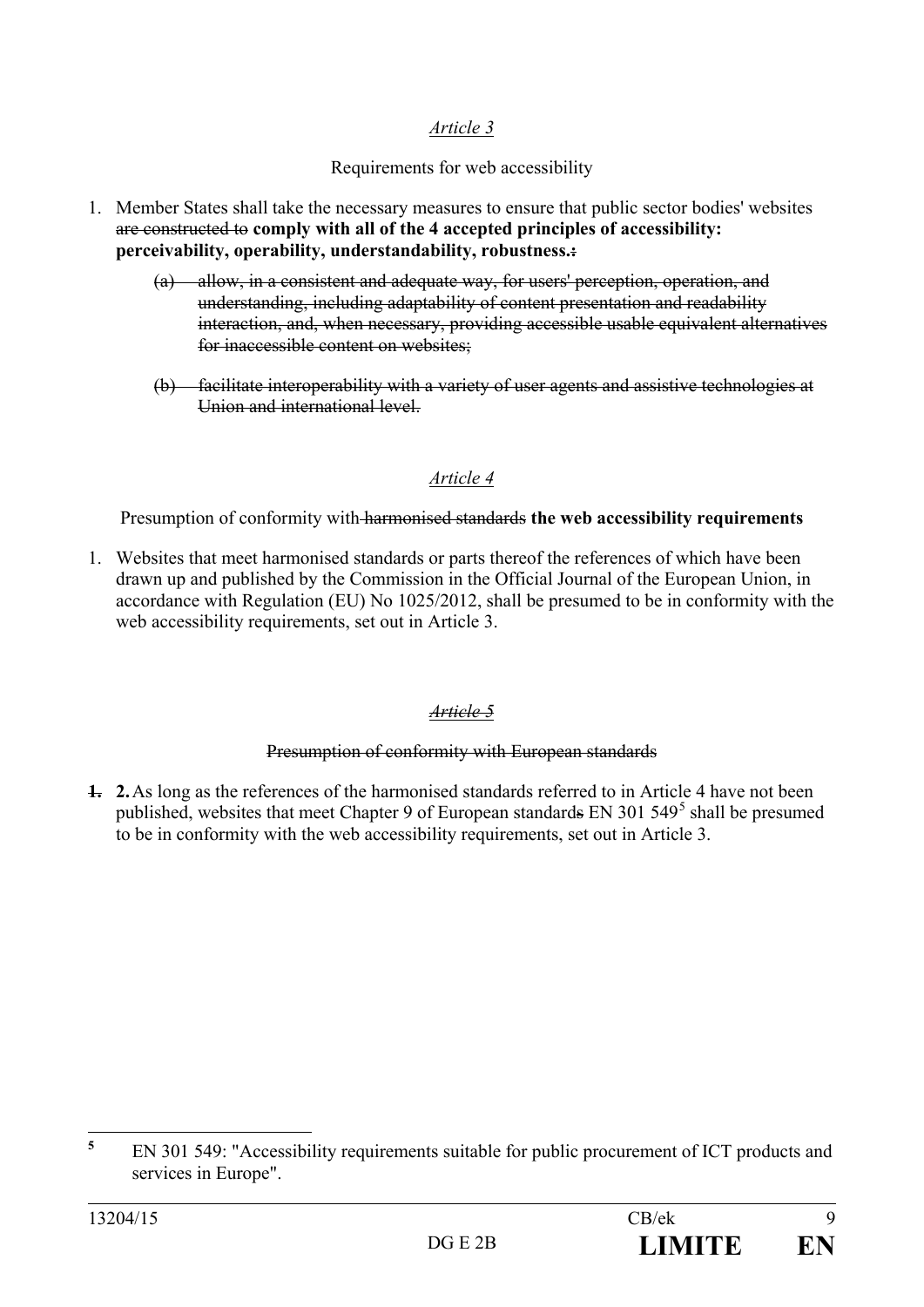## Additional measures

- 1. Member States shall promote that public sector bodies' websites provide a detailed, comprehensive and clear statement on their web accessibility in general including an accessible explanation on parts of the content that are not accessible, the reasons for this inaccessibility and the usable equivalent alternatives provided for inaccessible content.
- **4. 2** The Commission shall facilitate cooperation at Union level between Member States, and between them and industry and civil society stakeholders in order to exchange best practices and to review, for the purpose of the monitoring referred to in Article 7(1) and the monitoring methodology referred to in Article 7(4), market and technological developments and progress in web accessibility.

## *Article 7*

#### Monitoring and reporting

- 1.Member States shall periodically monitor the compliance of public sector bodies' websites with the requirements for web accessibility, taking into account the methodology provided for in paragraph 4.
- 2.For the purposes of the review referred to in Article 11, Member States shall report to the Commission on the outcome of the monitoring including the measurement data. The report shall be made by 54 months after the date **set** in Article 12.
- 3.This report shall also cover the actions conducted pursuant to Article 6.
- 4.By two years after the entry into force of this Directive, taking into account the results of the cooperation between the Member States referred to in Article 6(4), the Commission shall adopt guidelines on the methodology for the monitoring of the conformity of websites with the requirements for web accessibility as set out in Article 3.
- 5.The methodology referred to in paragraph 4 shall include:
	- (a) the periodicity of the monitoring and the sampling of the websites concerned that shall be subject to monitoring;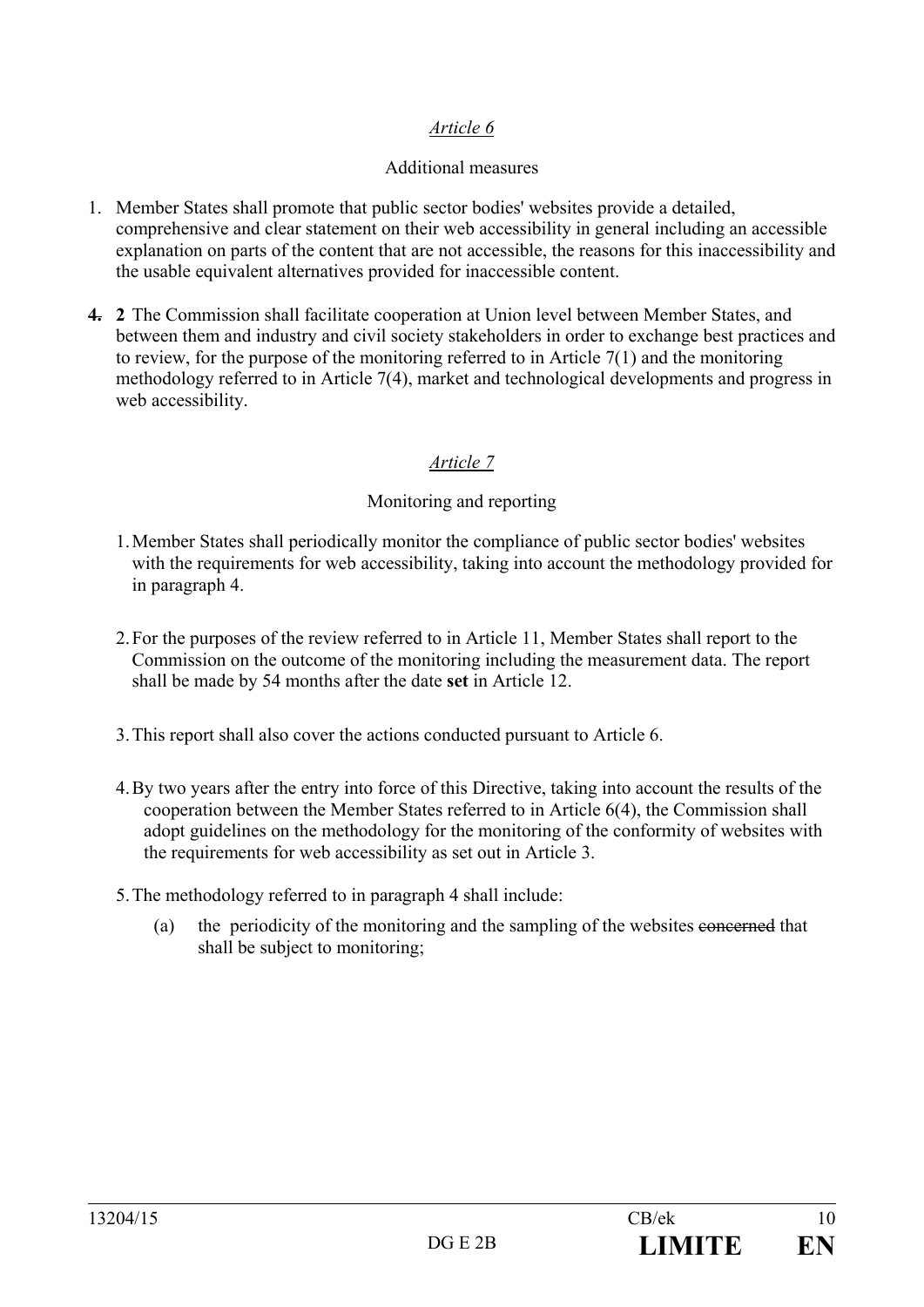- (b) at website level, the description of how compliance with the requirements for web accessibility referred to in Article 3 is to be demonstrated, directly referencing the relevant descriptions in the harmonised standard, or in their absence in the European standards referred to in Articles 4 and 5 respectively, and
- (c) in the event of deficiencies being identified, a mechanism to provide data and information on the compliance with the requirements set out in Article 3 in a format which can be used by public sector bodies to correct the deficiencies.

#### Transposition

- 1. Member States shall bring into force the laws, regulations and administrative provisions necessary to comply with this Directive by [*insert date: 24 months after the date set out in Article 12*] at the latest. They shall forthwith communicate to the Commission the text of those provisions. When Member States adopt those provisions, they shall contain a reference to this Directive or be accompanied by such a reference on the occasion of their official publication. Member States shall determine how such reference is to be made.
- 1a. Member States shall apply those provisions as follows:
	- i. to public sector bodies' websites not published before the [*insert date: transposition date set out in Article 10(1)* ]: from [*insert date: 12 months after that date*],
	- ii. to all public sector bodies' websites not covered by point (i): from [*insert date: 24 months after the transposition date set out in Article 10(1)* ],

## *Article 11*

## Review

The Commission shall carry out a review of the application of this Directive within five years from its entry into force.